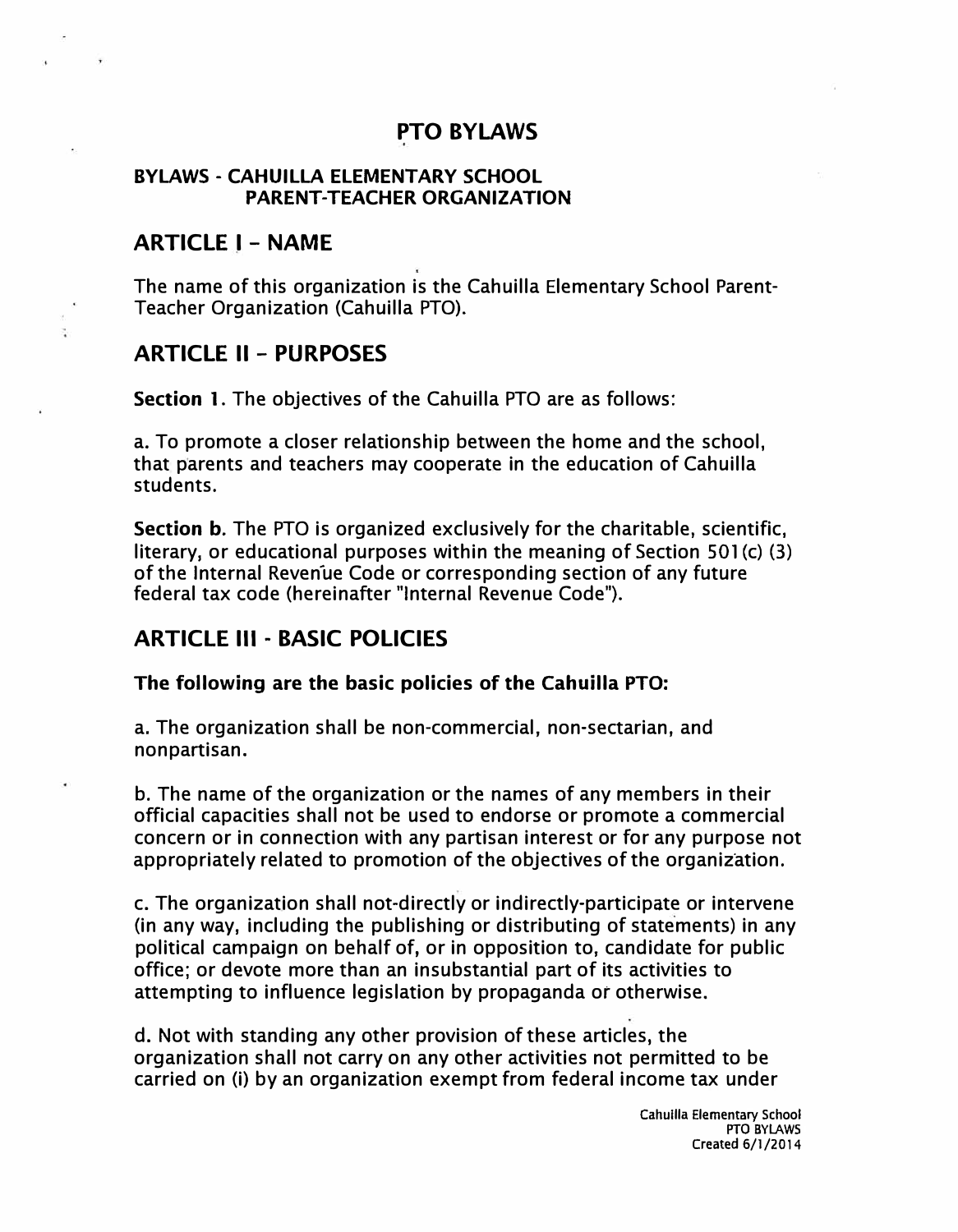Section 501(c) (3) of the Internal Revenue Code, or (ii) by an organization, contributions to which are deductible under Section 170(c) (2) of the Internal Revenue Code.

f. Upon the dissolution of this organization, after paying or adequately providing for the debts and obligations of the organization, the officers at the time will vote were the remaining assets shall be distributed to one or more non-profit funds, foundations, or organizations which have established their tax exempt status under Section 501(c) (3) of the Internal Revenue Code.

## **ARTICLE IV - ARTICLES OF ORGANIZATION**

Section 1. The Cahuilla PTO exists as an unincorporated organization of its members. Its articles of organization comprise these bylaws, as from time to time amended.

Section 2. The Cahuilla PTO is an organization of Cahuilla family, Cahuilla staff, and the board of directors report to the general organization.

### **ARTICLE V - MEMBERSHIP**

Section 1. Membership in this PTO shall be made available without regard to race, sex, color, creed or national origin.

Section 2. Membership categories shall include, but not be limited to, Cahuilla family units, Cahuilla staff, and other interested individuals.

# **ARTICLE VI - OFFICERS AND THEIR ELECTION**

Section 1. Eligibility - Each officer shall be a member of this PTO.

### **Section 2. Officers**

a. The officers of this organization shall consist of a president, a vice president/ Bi-lingual president elect, secretary, and treasurer.

b. Officers shall assume their official duties and shall serve for a term of retirement, no longer have children attending Cahuilla. And to vote in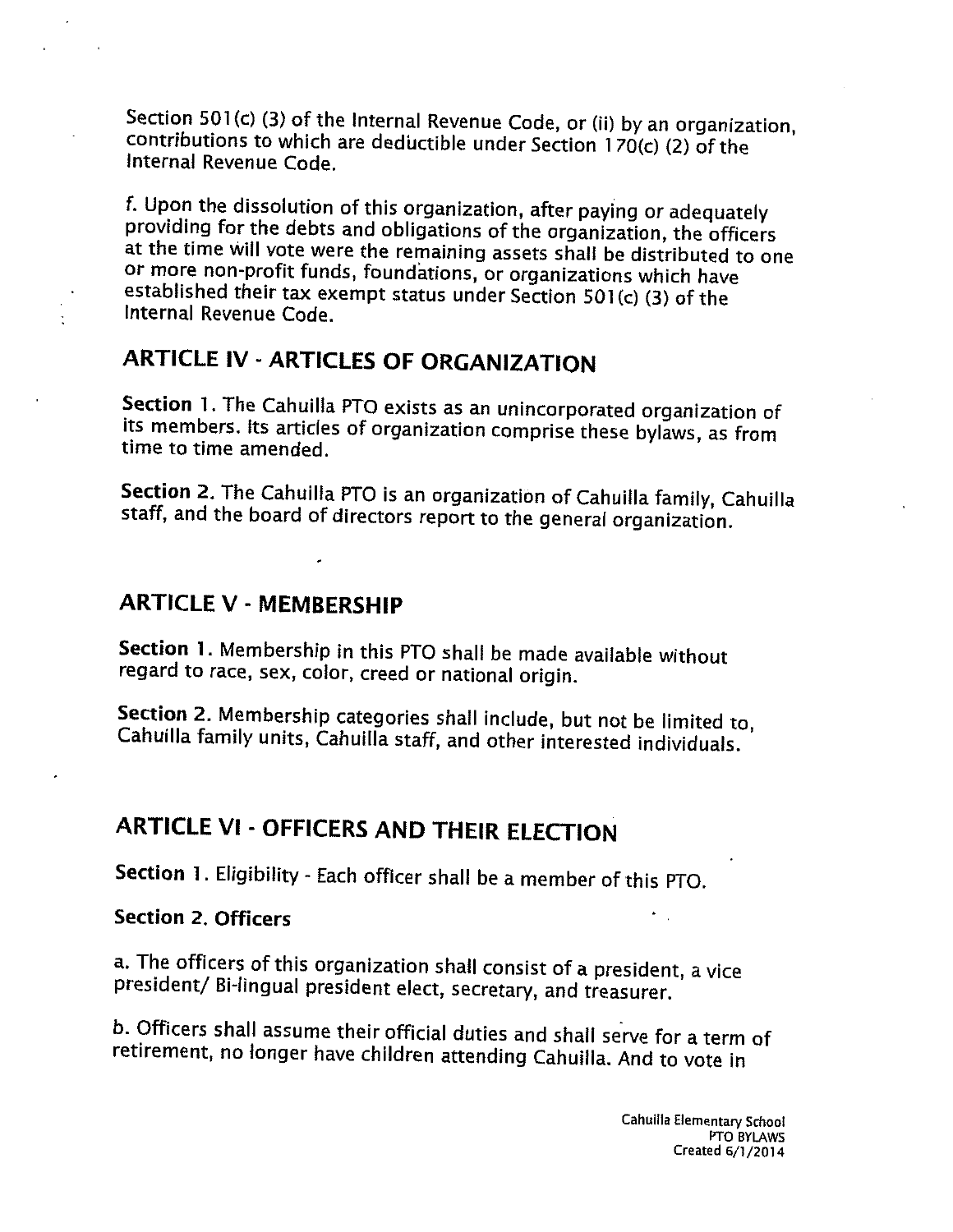replacement of that office requires four votes and approval of existing board.

### **Section 3. Nominating Committee:**

- a. Nominations consisting of at least one person for each office will be reported at the last general meeting of the PTO .additional nominations may be made from the floor at this time.
- b. only these persons who have signified their contest to serve if elected shall be nominated for or elected to such office
- c. In the event of misconduct of any member of the board the remanding members of the officers board committee reserves the right to remove that member from office. The board may decide to offer the opportunity to resign.

#### Section 4. Vacancies.

A vacancy occurring in any office shall be filled for the unexpired term by a person elected by a majority vote of the board of directors, five (5) days notice of such election having been given to each member of the board of directors. In case a vacancy occurs in the office of president, the vice president/president elect shall assume the presidency and serve notice of a vacancy in the position of vice president/president elect.

## **ARTICLE VII - DUTIES OF OFFICERS**

### **Section 1. The President shall:**

a. Preside at all meetings of the general organization, its board of directors

b. Perform such other duties as may be prescribed in these bylaws or assigned by the general organization or its board of directors.

c. Coordinate the work of the officers of the organization in order that the objects may be promoted.

d. Create and appoint special committees as necessary, except the nominating committee, with the approval of the board or the general organization.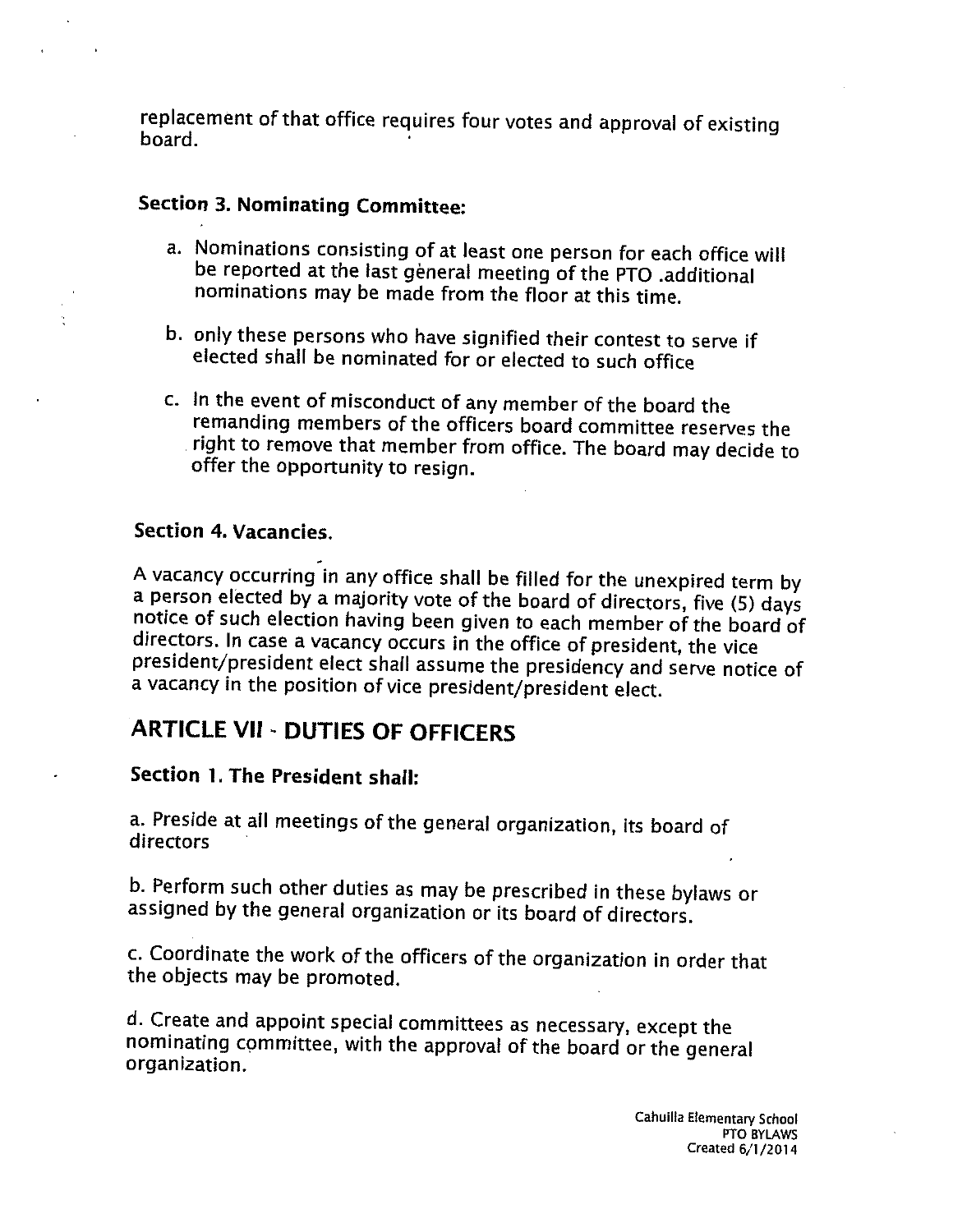e. Have power to sign and execute bonds, contracts or obligations in the name of the organization, as authorized by the board of directors or the general organization.

f. Be authorized to cosign checks.

#### Section 2. Bi-lingual President Assistant

- A. Asist the president at meetings and in recruiting new members to the PTO
- B. Provide translation services as needed and to be determined by the president
- C. Shall translate filers created by secretary into Spanish. those are returned to the secretary in order to get final approval from principal, president and district for distribution

### Section 3. The Vice President/ President elect shall:

a. Act as aide to the president.

b. Perform the duties of the president in the absence or inability of that officer to serve.

c. Be a member ex-office official of all committees (except the nominating committee) to coordinate their work in order that the objects may be promoted.

d. Act as a keeper, along with the past president, of the bylaws of the organization.

#### Section 4. The Secretary shall:

a. Attend all meetings of the general organization, board of directors.

b. Record the minutes of all meetings. Shall provide a copy of minutes to all officers.

c. shall create the PTO meeting agenda and provide a copy of this agenda to the president

d. Have custody of the official documents of the organization, including, but not limited to, the bylaws

e. Be authorized to cosign checks.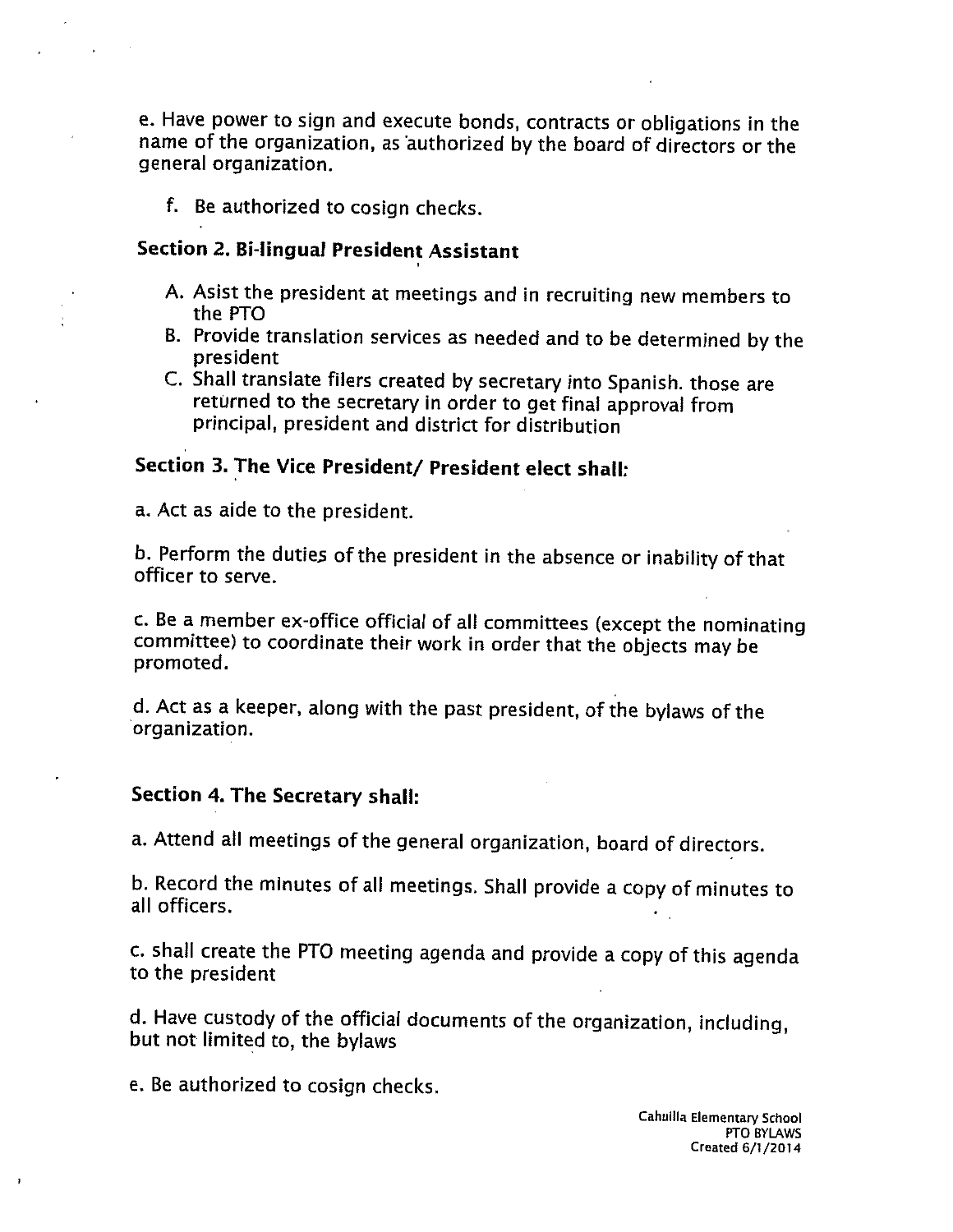f. Perform other delegated duties as assigned by the general organization, the board of directors ,or the president. Such duties may include correspondence.

#### Section 5. The Treasurer shall:

a. Be the custodian of all the funds of the organization.

b. Keep a full and accurate account of receipts and disbursements in books belonging to the organization.

c. Deposit all moneys and other valuable effects in the name and to the credit of the organization in such depositories as may be designated by the general organization or by the board of directors.

d. Make disbursements as authorized by the president, board of directors, or general organization in accordance with the budget adopted by the general organization taking proper vouchers for such disbursements.

e. Have checks signed by two (2) of the following authorized persons: the treasurer, president, secretary, and no more than one other person designated by the president.

f. Present a financial statement at every meeting of the general organization and of the board of directors and at other times when requested.

g. Provide an account of all transactions and of the financial condition of the organization when requested by the board of directors or the general organization.

h. Serve on the budget committee.

i. Submit the books annually, or upon the resignation of the treasurer, for an audit by an auditing committee.

j. Shall complete all appropriate tax filings for the year(s) served prior to leaving office. In the event the treasurer is unable or unavailable to complete this task the tax filings will be completed by the audit committee.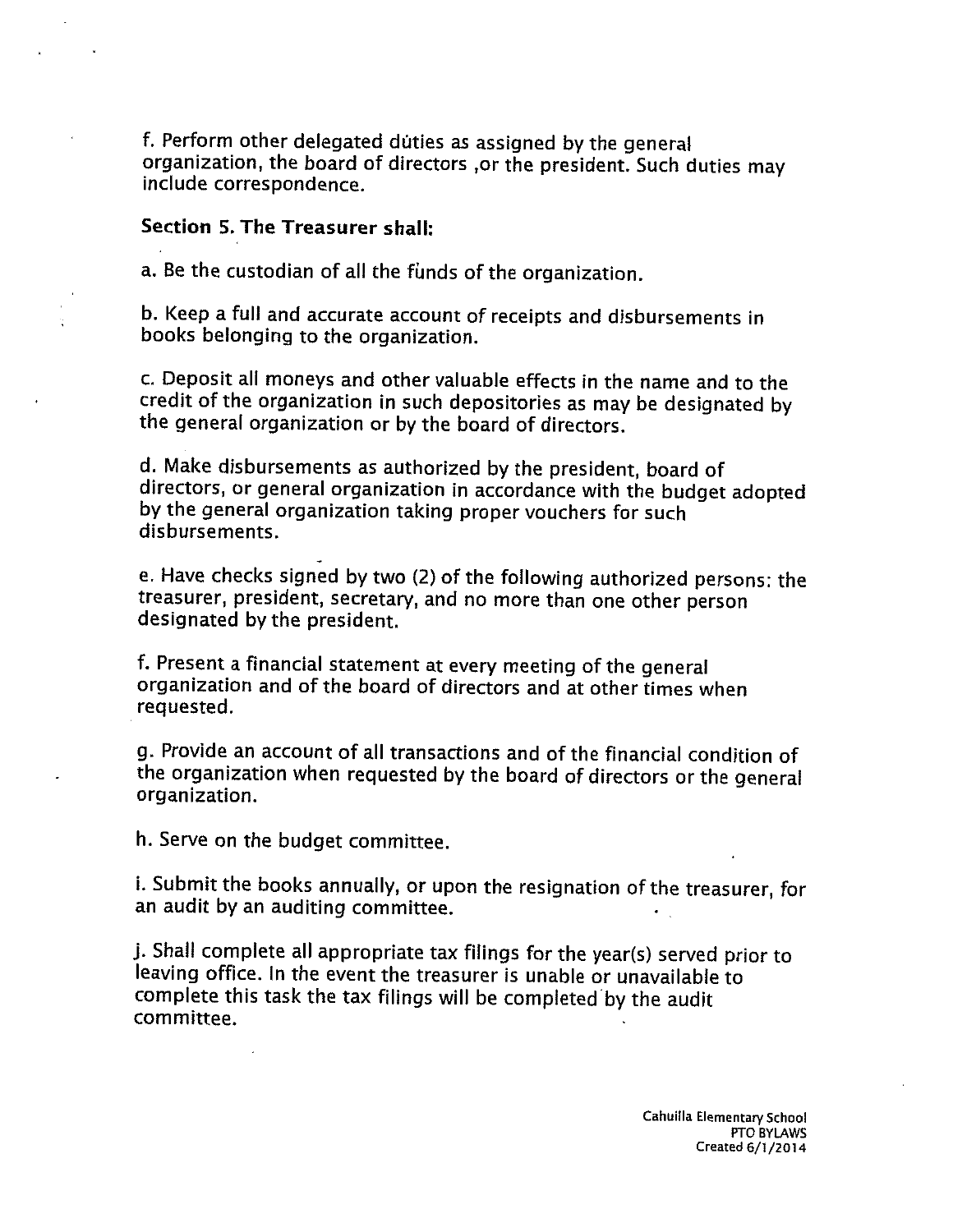Section 6. All officers shall perform the duties outlined in these bylaws and those assigned from time to time. Upon the expiration of the term of office or in case of resignation, the officer shall turn over to the president, without delay, all records, books, and other materials pertaining to the office and shall return to the treasurer, without delay, all funds pertaining to the office.

### **ARTICLE VIII - BOARD OF DIRECTORS**

#### Section 1. The board of directors shall consist of:

a. The officers of the organization.

b. The chairs of the standing committees.

c. Two teacher representatives.

d. The immediate past president (who serves as an advisor).

### Section 2. The duties of the board of directors shall be:

a. To transact necessary business for the general organization.

b. To create standing and special committees.

c. To approve the plans of work of the standing committees.

d. To present a report at the meetings of the general organization.

e. To select an auditor or auditing committee to audit the treasurer's **accounts** 

f. One-third (1/3) of the board of directors shall constitute a quorum for the transaction of business at a board of directors meeting.

g. Special meetings of the board of directors may be called by the president or by a majority of the board of directors, five (5) days notice being given to each member of the board of directors.

## **ARTICLE IX - GENERAL ORGANIZATIONAL MEETINGS**

Section 1. Regular organizational meetings shall be held at least eight (8) times a year. At least two (2) of the eight meetings shall consist of a Cahuilla Elementary School PTO BYLAWS Created 6/1/2014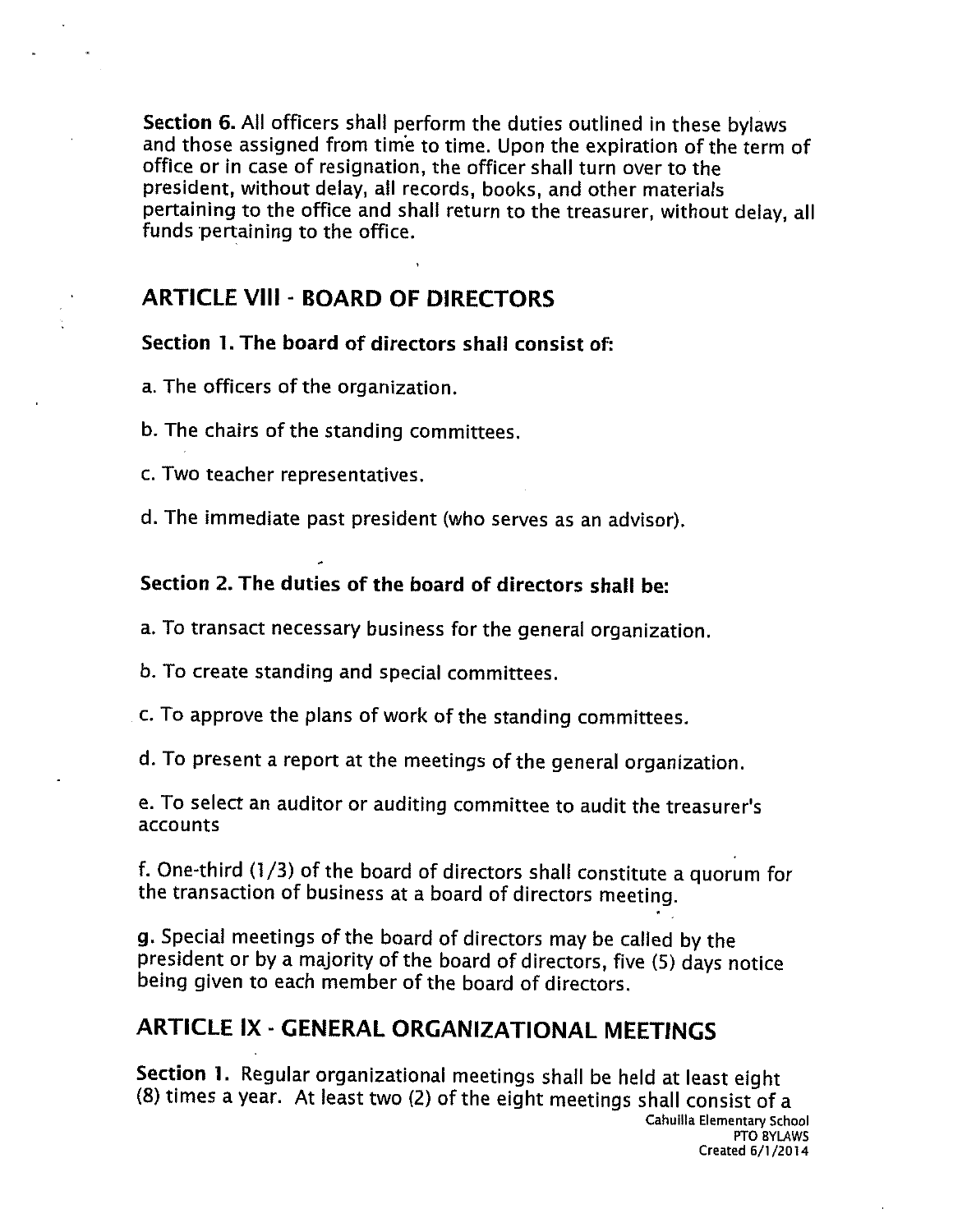budget meeting and an annual meeting. The budget and annual meeting shall be held during the school year unless otherwise provided.

a. Dates of meetings shall be determined by the board and announced at the beginning of the school year.

B. Five (5) days notice shall be given of change of date of any meeting except in cases of emergency.

Section 2. Special meetings of the general organization may be called by the president, or by a majority of the board of directors, five (5) days notice having been given.

Section 3. The members present shall constitute a quorum for the transaction of business at any meeting of this organization.

### **ARTICLE X - COMMITTEES**

 $\mathcal{L}$ 

**Section 1.** Only members of the organization shall be eligible to serve in any elective or appointive position.

Section 2. The board of directors may create such standing committees as it may deem necessary to promote the objectives and carry on the work of the organization.

Section 3. The chair of each committee shall present a plan of work to the board of directors or to the general organization for approval. The chair of each committee will collect receipts/bills and submit to the treasurer for disposition. No committee work may be undertaken without the consent of the board of directors or of the general organization.

Section 4. Special committees may be formed by the board of directors.

### **ARTICLE XI - FISCAL YEAR/FISCAL POLICIES**

**Section 1.** The books and accounts of this organization shall be kept in accordance with sound accounting practices and shall be examined annually by an auditing committee of not fewer than three (3) members, comprised of the ways and means chair, VP/president elect, and one or more members at large to be determined by the president. Who, satisfied that the treasurer's annual report is correct, shall sign a statement of that fact at the end of the report.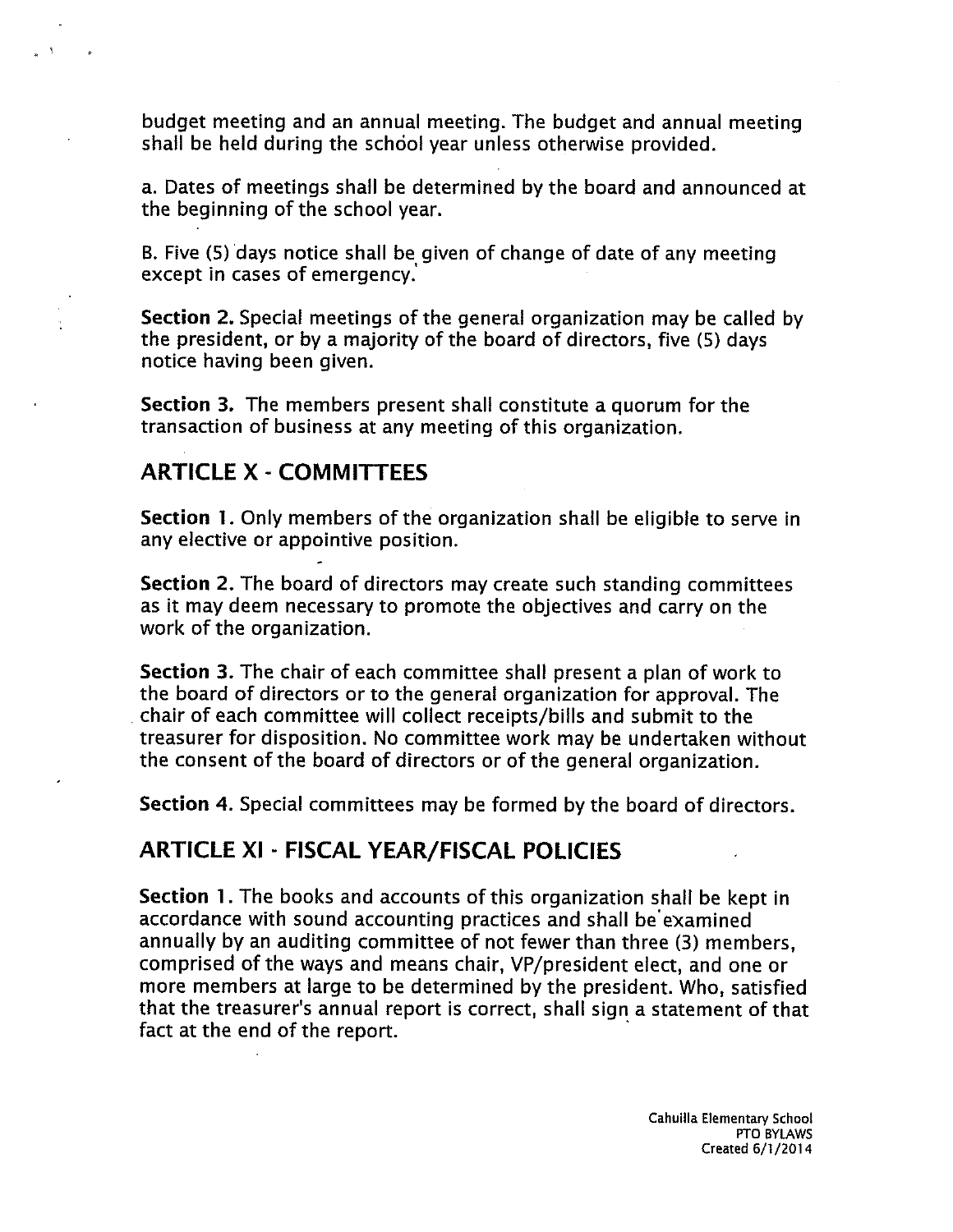**Section 2.** A member whose duties require collection of organization funds shall supply the treasurer with an accurate record of such income. The treasurer shall supply these members with a receipt.

**Section 3.** Two (2) authorized signatures shall be required for all withdrawals from savings and checking accounts as defined in Article VII, Section 4. (e).

#### **ARTICLE XII · DISBANDING ORGANIZATION**

 $\ddot{\bullet}$ 

If this organization wishes to disband it must proceed in the following manner:

**Section 1.** The Cahuilla PTO shall adopt a resolution recommending that the organization be dissolved and directing that the questions of such dissolution be submitted to a vote at a special meeting of members having voting rights. Written or printed notice that the purpose of such meeting is to consider the advisability of dissolving the organization shall be given to each member entitled to vote at such meeting at least thirty (30) days prior to the date of such meeting. .<br>-

**Section 2.** Only those persons who were members in good standing of the PTO on the date of the adoption of the resolution and who continue to be members in good standing on the date of the special meeting shall be entitled to vote on the question of the dissolution.

**Section 3.** Approval of the dissolution of the PTO shall require the affirmative vote of at least three-quarters (3/4) of the members who are entitled to vote at the special meeting, and who are present and voting at such meeting, with a quorum having been established in accordance with these bylaws.

**Section 4.** Any leftover funds will be distributed as per Article Ill (g).

### **ARTICLE XIII - PARLIAMENTARY AUTHORITY**

The rules contained in the current edition of Robert's Rules.of Order Newly Revised shall govern this PTO and its constituent organizations in all cases in which they are applicable and in which they are not in conflict with these bylaws or the articles of organization.

### **ARTICLE XIV - AMENDMENTS**

**Section** 1. These bylaws may be amended at any meeting of the general organization by a two-thirds (2/3) vote of the members and at least two **Cahuilla Elementary School**  PTO BYLAWS **Created 6/1/2014**